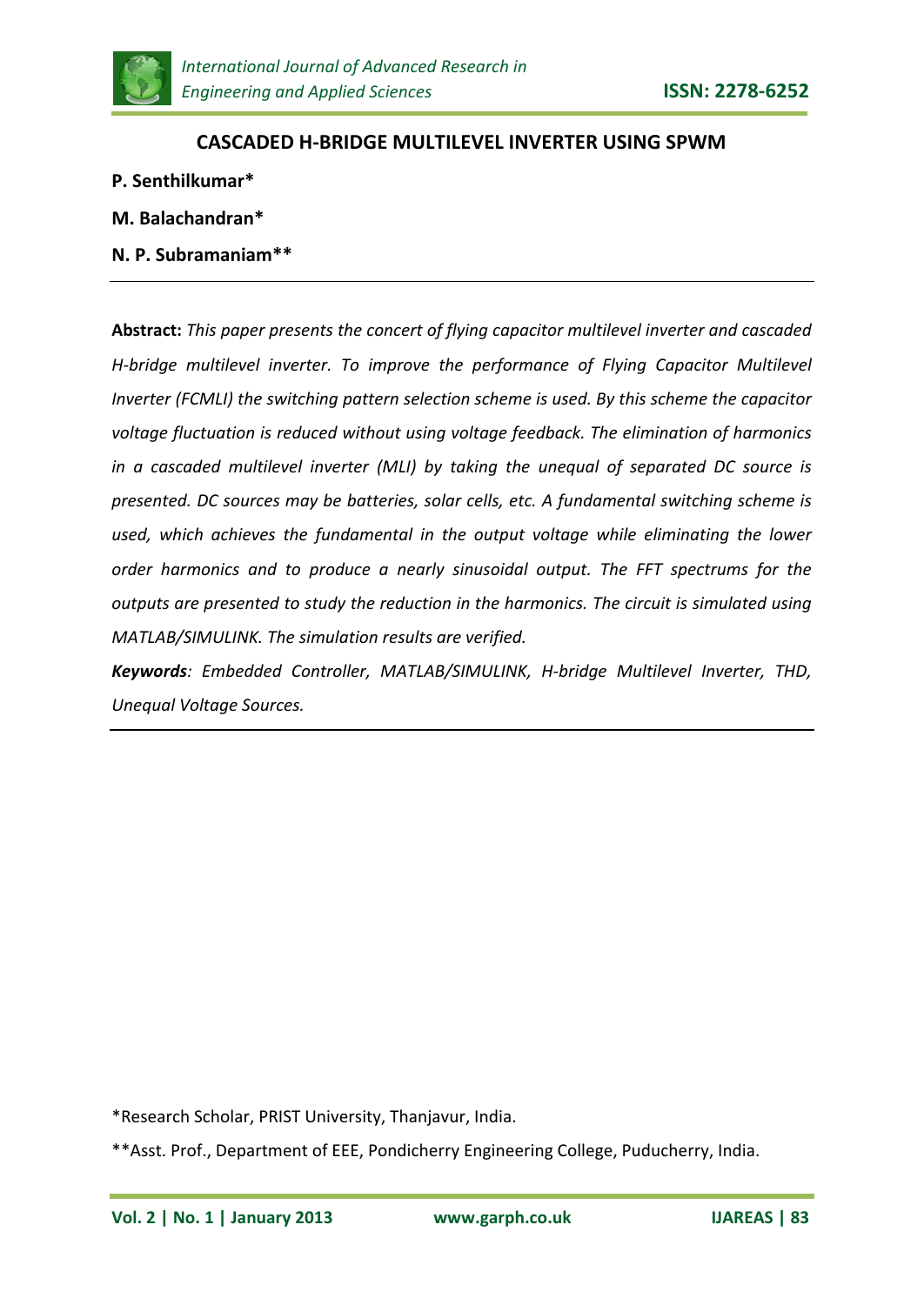

## **I. INTRODUCTION**

Multilevel inverters have very important development for high power medium voltage AC drives. Quite a lot of topologies have found industrial approval;

- a. Neutral Point Clamped Multilevel Inverter.
- b. Flying capacitor Multilevel Inverter.
- c. Cascaded Multilevel Inverter.

Maynard and Foch introduced a flying-capacitor-based inverter in 1992. The structure of this inverter is similar to that of the diode-clamped inverter except that instead of using clamping diodes, the inverter uses capacitors in their place. The cascaded multilevel inverters offer more than two voltage levels. A desired output voltage waveform can be synthesized from the multiple voltage levels with less distortion, at low switching frequency, higher efficiency, and lower voltage rating devices. An important question in designing an effective multilevel inverter is to ensure that, the total harmonic distortion (THD) in the output voltage waveform is small. A complete solution is obtainable for computing all possible switching angles that achieve the required fundamental voltages and eliminate the lower order harmonics [1]. On the other hand, it was assumed that the dc sources were all equal, which will probably not be the case in applications even if the sources are nominally unequal. Here, it is shown how the method in [2] can be extended to two unequal dc source inverter. Particularly, eliminating harmonics in a multilevel converter in which the separate dc sources do not have equal voltage levels is measured. Normally each phase of a cascaded multilevel converter requires n DC sources for  $2n + 1$  level. For many applications, to get several separate DC sources is difficult, and too many DC sources will be necessary many long cables and might lead to voltage unbalance among the DC sources. To reduce the number of DC sources necessary while the cascaded H-bridge multilevel converter is applied to a motor drive, a scheme is proposed in [3] that allow the use of two unequal DC sources to generate five level equal step multilevel inverter output. In this paper, the lower order harmonics are eliminated using two unequal DC voltages for H-bridges.

## **II. FLYING CAPACITOR MULTILEVEL**

#### **INVERTER**

Fig. 1 shows a FCMLI, in this type of inverter uses a ladder structure of dc side capacitors where the voltage on each capacitor differs from that of the next capacitor. n-1 capacitors in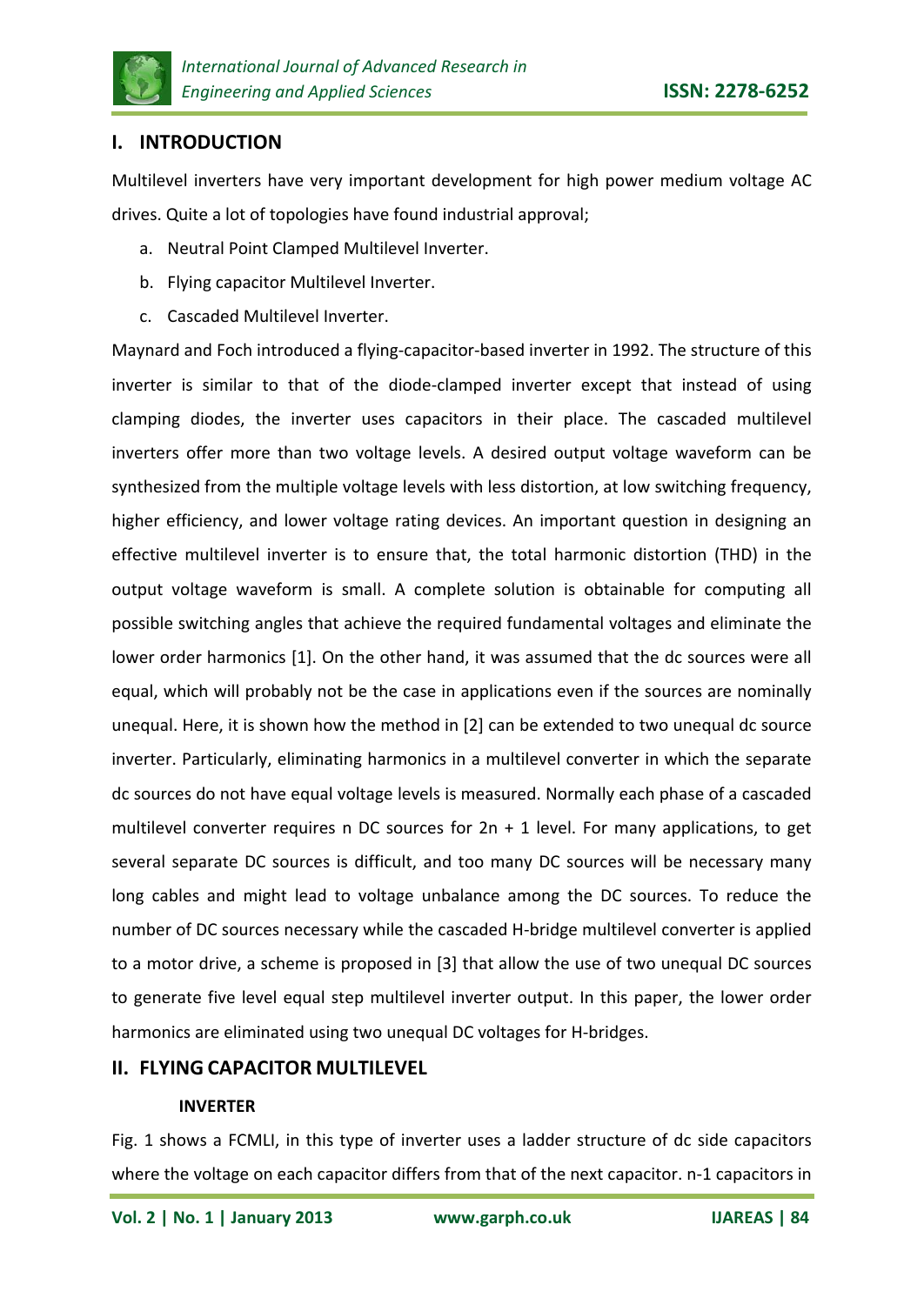

the dc bus are needed to generate n-level staircase output voltage. Every phase-leg has an indistinguishable structure. The size of the voltage increment between two capacitors decides the size of the voltage levels in the output waveform of the inverter.



Fig. 1 Three phase flying capacitor multilevel inverter.

It is clear that three inner-loop balancing capacitors for phase leg A,  $C_{a1}$ ,  $C_{a2}$ , and  $C_{a3}$  are independent from those for phase leg B. Every phase legs segregate the same dc link capacitors,  $C_A$  to  $C_D$ . Table I shows the possible switch combinations to generate the five level output waveform.

The voltage synthesis in a five-level flying capacitor converter has more flexibility than a diode-clamped converter [4]. The voltage of the five-level phase-leg A output with respect to the neutral point o,  $V_{A_0}$ , can be synthesized by the different switch combinations.

#### SWITCHING STATES OF FIVE LEVEL MULTILEVELINVERTER

| Output              | <b>Switching States Of MLI</b> |          |                          |          |           |           |           |           |
|---------------------|--------------------------------|----------|--------------------------|----------|-----------|-----------|-----------|-----------|
| Voltage<br>$V_{AO}$ | $S_{a1}$                       | $S_{a1}$ | $S_{am}$<br>$\mathbf{1}$ | $S_{am}$ | $S_{a'1}$ | $S_{a'2}$ | $S_{a'm}$ | $S_{a'm}$ |
| $V_5 = V_{dc}$      | 1                              | 1        | 1                        | 0        | 0         | O         | 0         | 0         |
| $V_4 = 3V_{dc}/4$   | 1                              | 1        | 1                        | 0        | ი         | 0         | 0         | 1         |
| $V_3 = V_{dc} / 2$  | 1                              | 1        | 0                        | 0        | O         | 0         | 1         | 1         |
| $V_2 = V_{dc}/4$    | 1                              | 0        | 0                        | 0        | O         | 1         | 1         | 1         |
| $V_1 = 0$           | ი                              | O        | U                        | 0        |           | 1         | 1         | 1         |

## **III. CASCADED H-BRIDGE MULTILEVEL**

#### **INVERTER**

The cascaded multilevel inverter consists of a series of H-bridge inverter. The general purpose of this multilevel inverter is to synthesize a desired voltage from several separate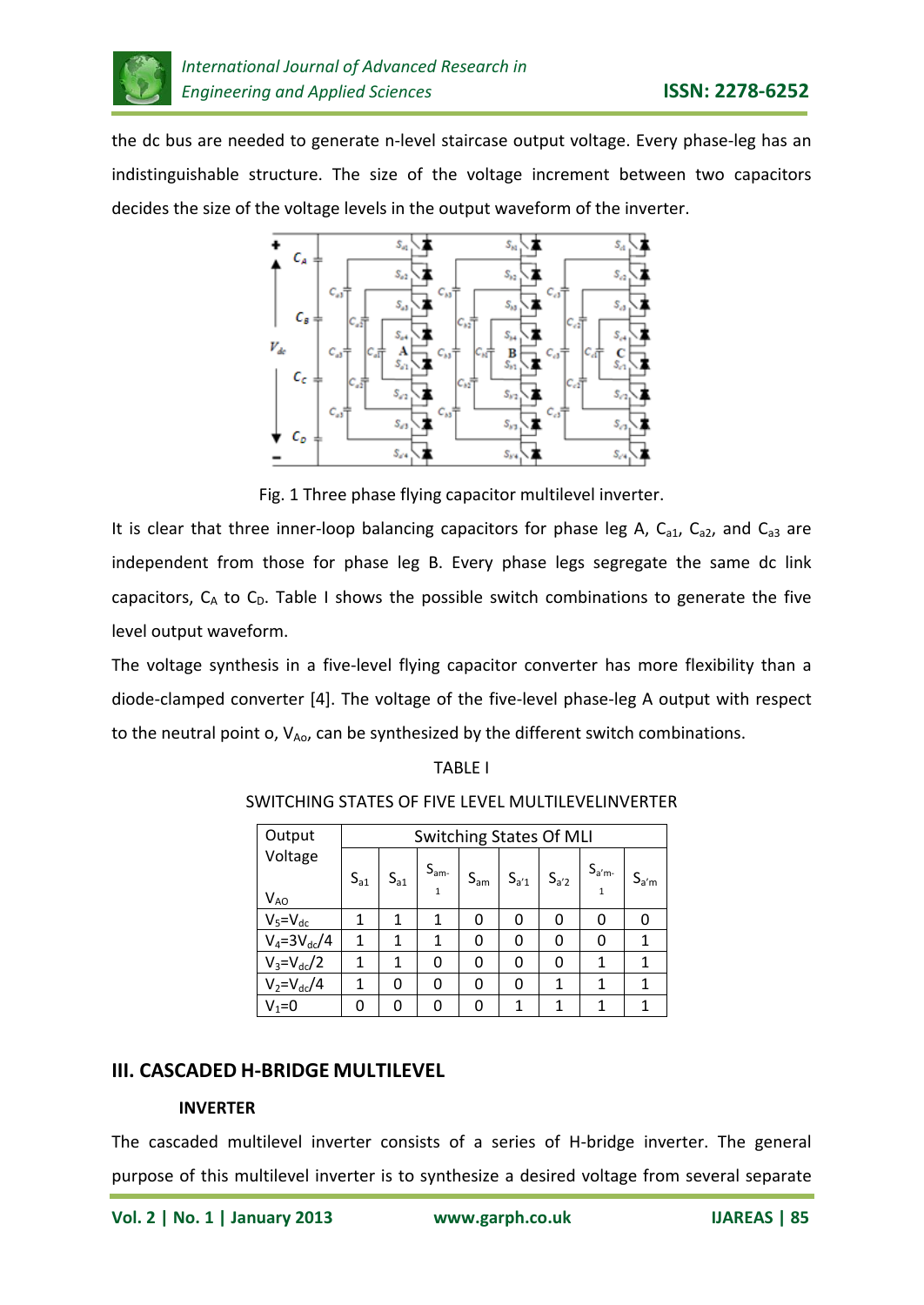

dc sources, like batteries, fuel cells, solar cells, and ultra capacitors. Fig. 2 shows a singlephase structure of a cascade inverter with separate dc sources [5]. Each separate dc source is connected to a single-phase full-bridge inverter.



Fig. 2 Topology of a five level H-bridge cascaded multilevel inverter.

The topology offered in this paper employs two unequal dc sources to generate an equal step five level output. The proposed inverter consists of two H-bridges as shown in Fig.2. The main H - bridge (H<sub>1</sub>) is connected to a dc source of V<sub>dc</sub> and the second bridge (H<sub>2</sub>) is connected to a dc source of  $0.5V_{dc}$ . By suitably opening and closing the switches of H<sub>1</sub>, the output voltage  $v_1$  can be made equal to -V<sub>dc</sub>, 0, or +V<sub>dc</sub> similarly the output voltage of H<sub>2</sub> can be made equal to  $-0.5V_{dc}$ , 0, or 0.5V<sub>dc</sub> and the cascaded output is shown in Fig.3. Therefore, the output voltage of the converter can have five possible values  $V_{dc}$ , 0.5 $V_{dc}$ , 0, - $0.5V_{dc}$ , and - $V_{dc}$ 



Fig. 3 Fundamental frequency waveform.

The DC source for the first H-bridge  $(H_1)$  is a dc source with an output voltage of  $V_{dc}$ , whereas the dc source for the second H-bridge  $(H<sub>2</sub>)$  is a DC source voltage to be held at  $V_{dc}/2$ . The output voltage of the first H-bridge is denote by  $v_1$  and the output of the second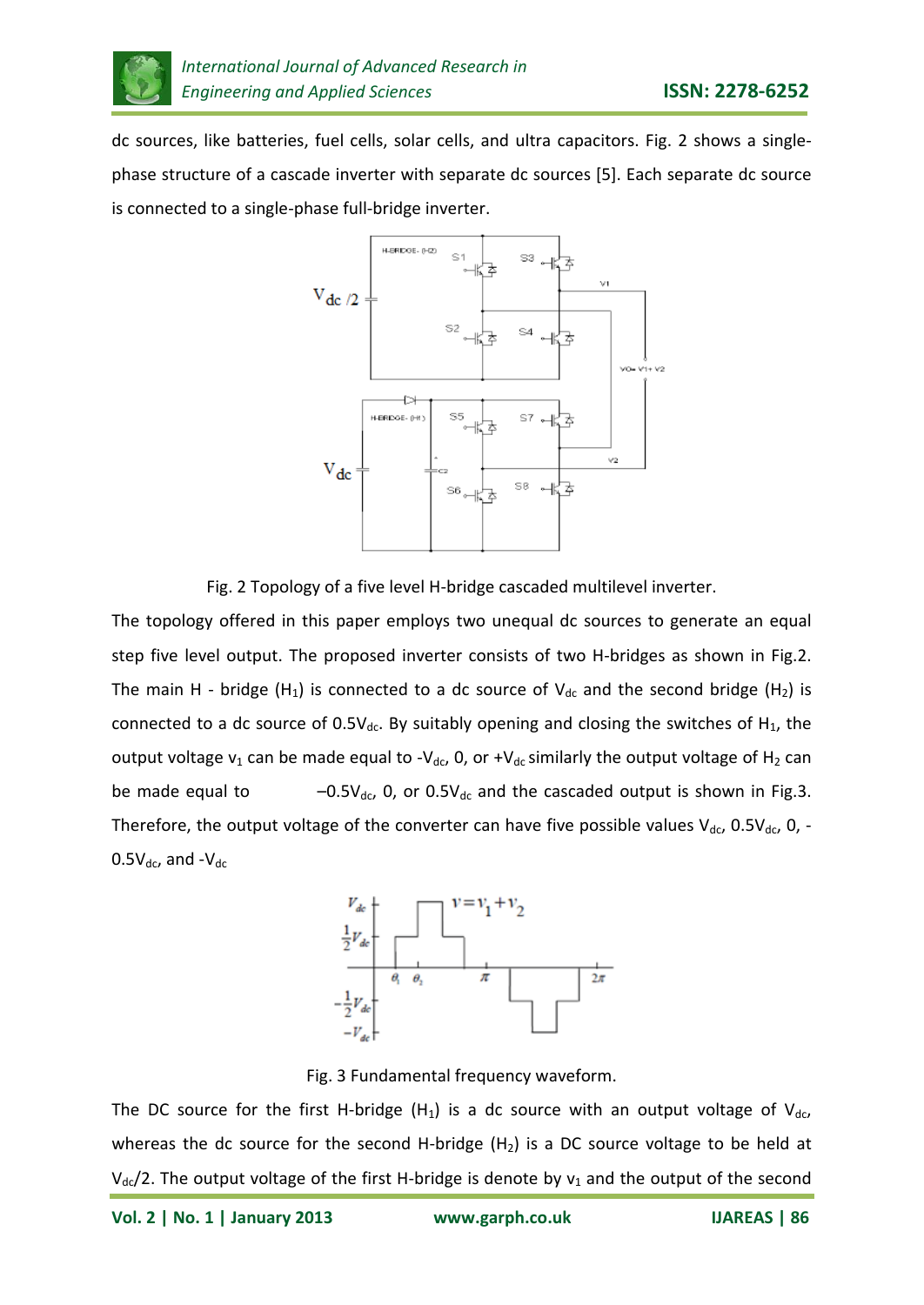

H-bridge is denote by  $v_2$ . Hence the output of this two dc sources cascaded H-bridge multilevel inverter is  $v = v_1 + v_2$ . By opening and closing the switches of H<sub>1</sub> suitably, the output voltage  $v_1$  can be made equal to  $V_{dc}$ , 0, or else - $V_{dc}$  when the output voltage of H<sub>2</sub> can be made equal to  $V_{dc}/2$ , 0, or else - $V_{dc}/2$  by opening and closing its switches suitably. Therefore, the output voltage of the inverter may have the values  $V_{dc}$ ,  $V_{dc}/2$ , 0,  $-V_{dc}/2$ , and  $-V_{dc}$  which are five levels. The output voltage of the cascaded multilevel inverter is

$$
v = v_1 + v_2 \tag{1}
$$

*i) Harmonics*

The switching angles of the waveform will be adjusted to obtain the lowest output voltage THD. The harmonics orders and magnitude are depends up on the type of inverter and the control techniques. For example in single phase VSI, the output voltage waveform typically consists only of odd harmonics. The even harmonics are not present due to the half wave symmetry of the output voltage harmonics. The harmonic spectra depend on the switching frequency and the control method [6].

*ii) Switching control of the inverters*

There are number of modulation control techniques such as sinusoidal PWM method (SPWM) [7-11], space vector PWM method (SVPWM), selective harmonic elimination method (SHE) [12-14], and active harmonic elimination method [15], and they all can be used for inverter modulation control. For the proposed inverter control, a sensible modulation control method is the fundamental frequency switching control for high output voltage and Sinusoidal PWM control for low output voltage. In this paper, fundamental frequency switching control is used in H-bridge MLI [16].

# **IV. SIMULATION OF FCMLI AND CASCADED H-BRIDGE MULTILEVEL INVERTER**

The performance of the proposed Flying capacitor multilevel inverter is verified through the simulation results.



Fig. 4 Sinusoidal PWM signals for FCMLI.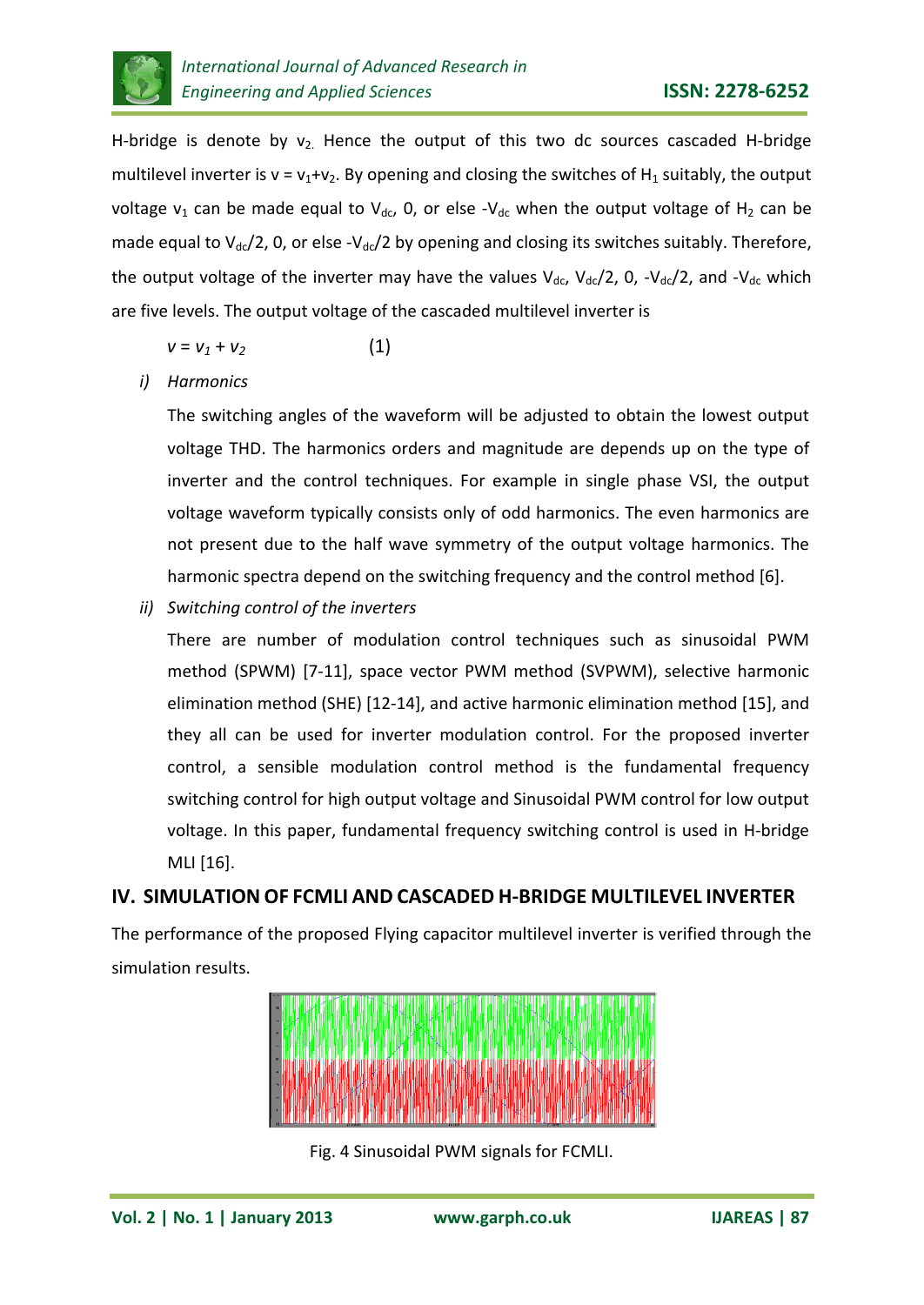

Fig. 5 Phase voltage of FCMLI.



Fig. 6 FFT analysis of FCMLI voltage.

The Fig. 4 shows the sinusoidal PWM control for low output voltage. Fig. 5 and Fig. 6 show the FCMLI phase voltage, and FFT analysis of voltage respectively.

The performance of the proposed H-bridge multilevel inverter is verified through the simulation results. Fig. 7 shows the phase voltage of cascaded H-bridge multilevel inverter. Fig.8 shows the FFT analysis of voltage.



Fig. 7 Phase voltage of cascaded H-bridge multilevel inverter.



Fig. 8 FFT analysis of Cascaded H-Bridge MLI voltage.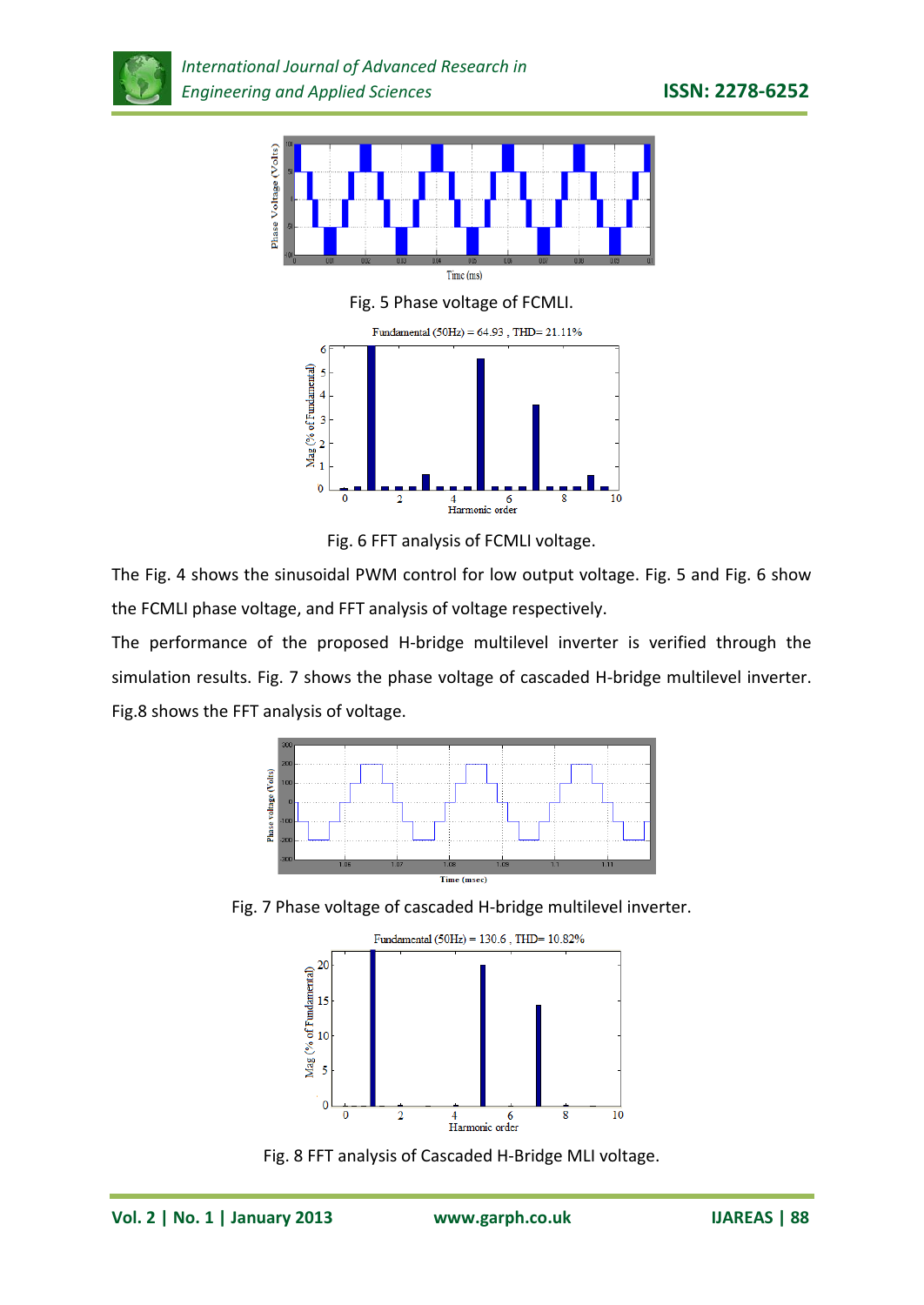

### TABLE II

PERFORMANCE PARAMETERS OF FIVE LEVEL FCMLI AND H-GRIDGE MULTILEVEL INVERTER

| Perameter        | <b>FCMLI</b> | H-Bridge<br>MLI |
|------------------|--------------|-----------------|
| THD <sub>%</sub> | 21.11 %      | 10.82 %         |

Table II shows the THD performance of five level FCMLI and cascaded H-bridge multilevel inverter. Comparing both MLI cascaded H-bridge multilevel inverer gives the less value of THD (10.82%).

## **V. VI. CONCLUSION**

The flying capacitor multilevel inverter uses a ladder structure of dc side capacitors where the voltage on each capacitor differs from that of the next capacitor. The sinusoidal PWM scheme is used for modulation control. In cascaded H-bridge multilevel inverter separated unequal DC sources are used to generate sinusoidal output. A fundamental switching scheme is used and produces a nearly sinusoidal output. This cascaded inverter design is to get the improved sinusoidal output of an inverter and gives reduced THD%. The elimination of harmonics in a cascade H-bridge multilevel inverter by considers the inequality of separated dc source. FFT spectrum shows the reduction in the harmonics in the output voltage.

## **VI. REFERENCES**

[1] Leon .M Tolbert, John N. Chiasson, Zhong Du, Keith J.McKenzie. "Elimination of harmonics in a multilevel converter with nonequal DC sources", IEEE Trans. Ind. Appl., Vol. 41, No. 1, January / February 2005 pp. 75-82.

[2] P. P. Rajeevan, K. Sivakumar, Chintan Patel*,*Rijil Ramchand*, and* K. Gopakumar*, "*A Seven-Level Inverter Topology for Induction Motor Drive Using Two-Level Inverters and Floating Capacitor Fed H-Bridges", IEEE Trans. Power Elec., Vol. 26, No. 6, June 2011, pp.1733-1740.

[3] R. Seyezhai, B.L.Mathur, "Hybrid Multilevel Inverter using ISPWM Technique for Fuel Cell Applications", International journal of computer and applications, *v*ol. 9, no. 1, 2010, pp. 41-47.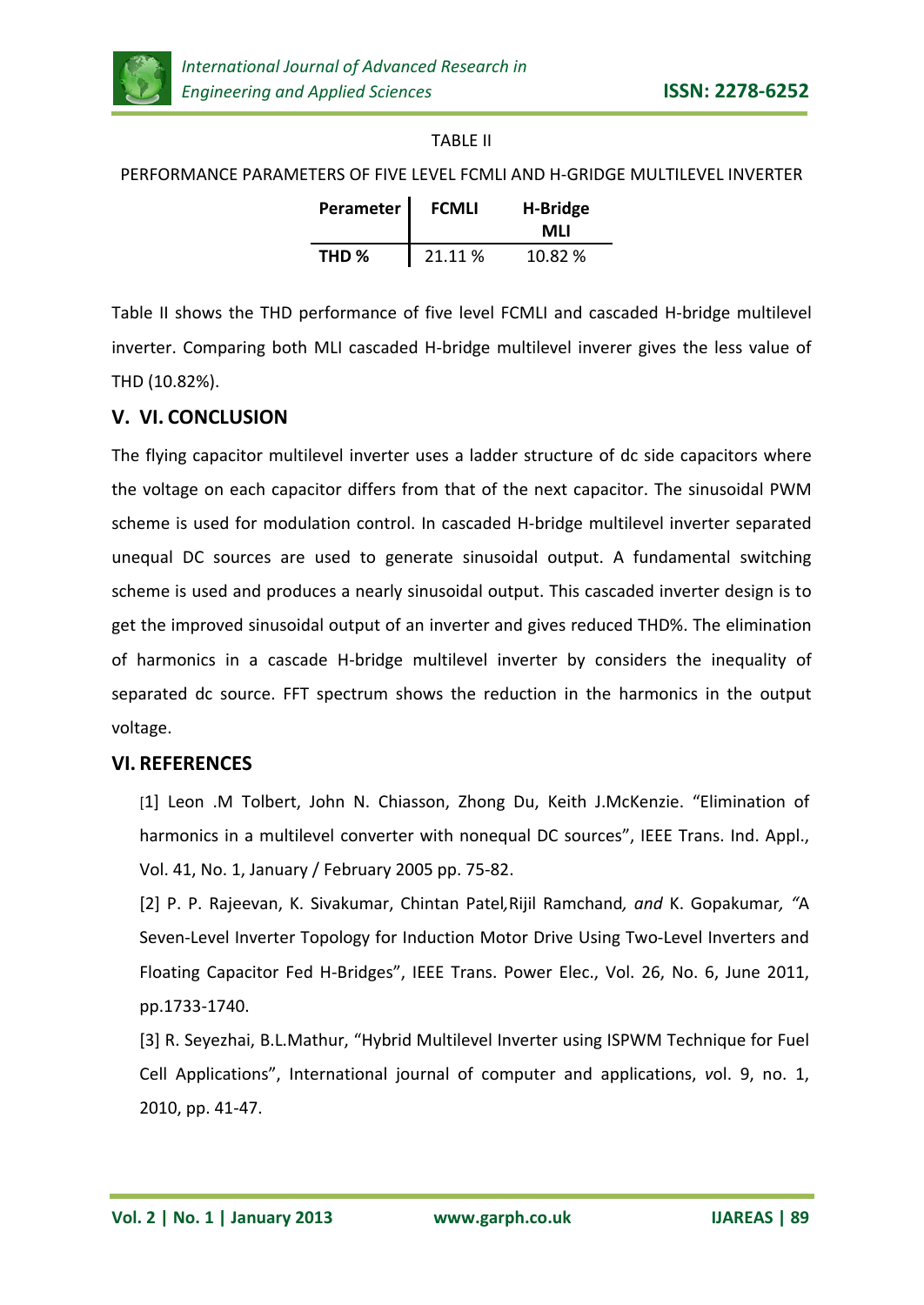

- [4] Jose Rodriguez, Jih-Sheng Lai, and Fang Zheng Peng "Multilevel Inverters: A Survey of Topologies, Conreols, and Applications", IEEE Trans. Ind. Electron., Vol. 49, No. 4, August 2002 pp. 724-737.
- [5] Gautam Poddar and Malaya Kumar Sahu, Natural Harmonic Elimination of Square-Wave Inverter for Medium-Voltage Application", IEEE Trans. Power Elec., Vol. 24, No. 5, May 2009, pp.1182-1188.
- [6] M.Balachandran and N.P.Subramaniam, "Multilevel Inverter Based Induction Motor Drive" in proc., of International Conference, ICPCES- 2010 organized by College of Engineering Guindy, Anna University, Chennai, pp. 264-268,Dec. 2010.
- [7] J. K. Steinke, "Control strategy for a three phase AC traction drive with a 3-level GTO PWM inverter," *IEEE PESC*, 1988, pp. 431-438.
- [8] P. Hammond, "A new approach to enhance power quality for medium voltage ac drives," *IEEE Trans. Industry Applications*, vol. 33, Jan./Feb. 1997, pp. 202–208.
- [9] Makoto Hagiwara,, Kazutoshi Nishimura, and Hirofumi Akagi*,"*A Medium-Voltage Motor Drive With a Modular Multilevel PWM Inverter", IEEE Trans.Power Elec., Vol. 25, No. 7, July 2010, pp.1786-1799.
- [10] G. Carrara, S. Gardella, M. Marchesoni, R. Salutari, G. Sciutto, "A new multilevel PWM method: A theoretical analysis," *IEEE Trans. Power Electronics*, vol. 7, no. 3, July 1992, pp. 497-505.
- [11] L. M. Tolbert, F. Z. Peng, T. G. Habetler, "Multilevel PWM methods at low modulation indices," *IEEE Trans. Power Electronics*, vol. 15, no. 4, July 2000, pp. 719- 725.
- [12] J. N. Chiasson, L. M. Tolbert, K. J. McKenzie, Z. Du, "Control of a multilevel converter using resultant theory," *IEEE Transactions on Control System Theory*, vol. 11, no. 3, May 2003, pp. 345-354.
- [13] Z. Du, L. M. Tolbert, J. N. Chiasson, "Modulation extension control for multilevel converters using triplen harmonic injection with low switching frequency," *IEEE Applied Power Electronics Conference,* March 6-10, 2005, Austin, Texas, pp. 419-423.